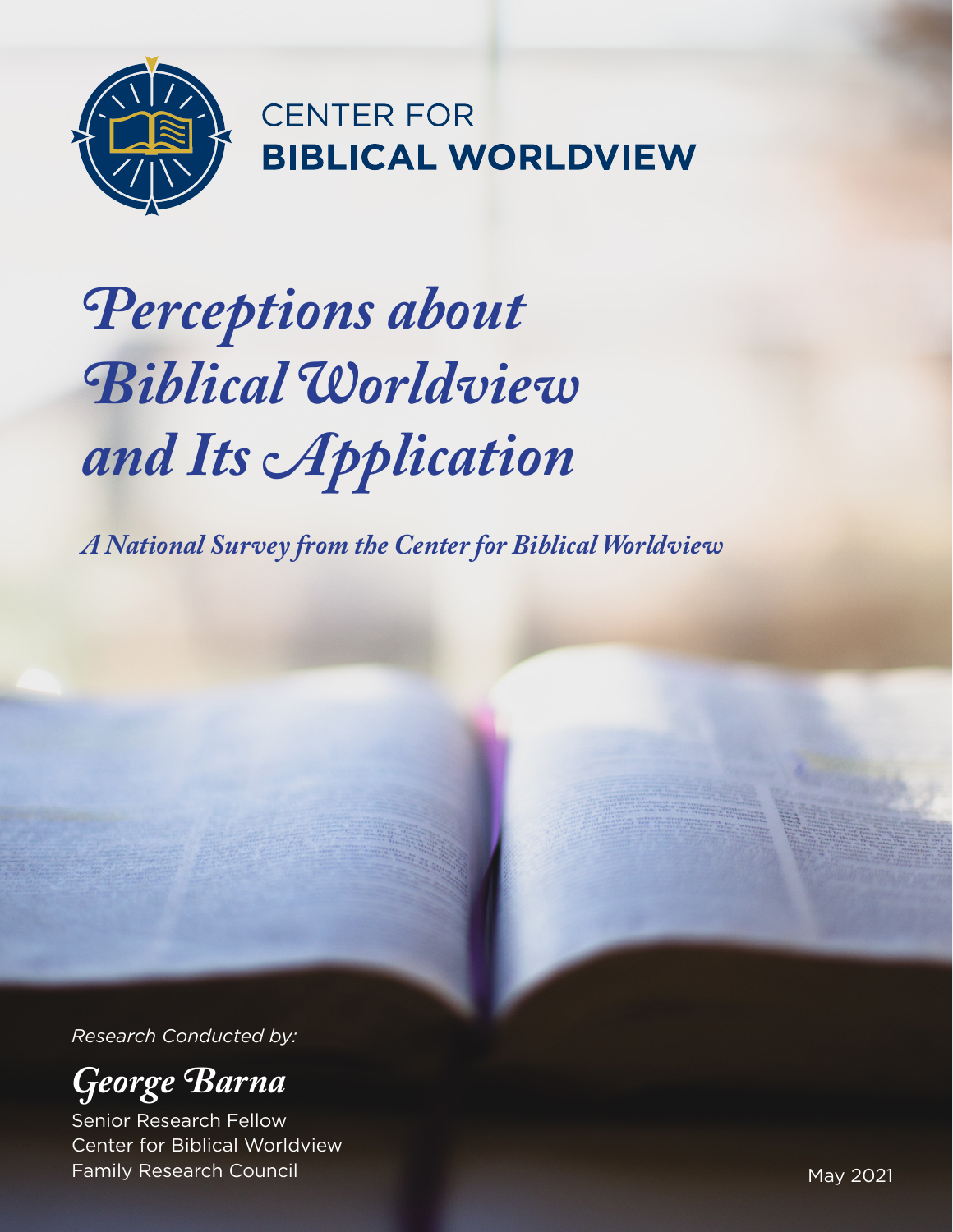# **TABLE OF CONTENTS**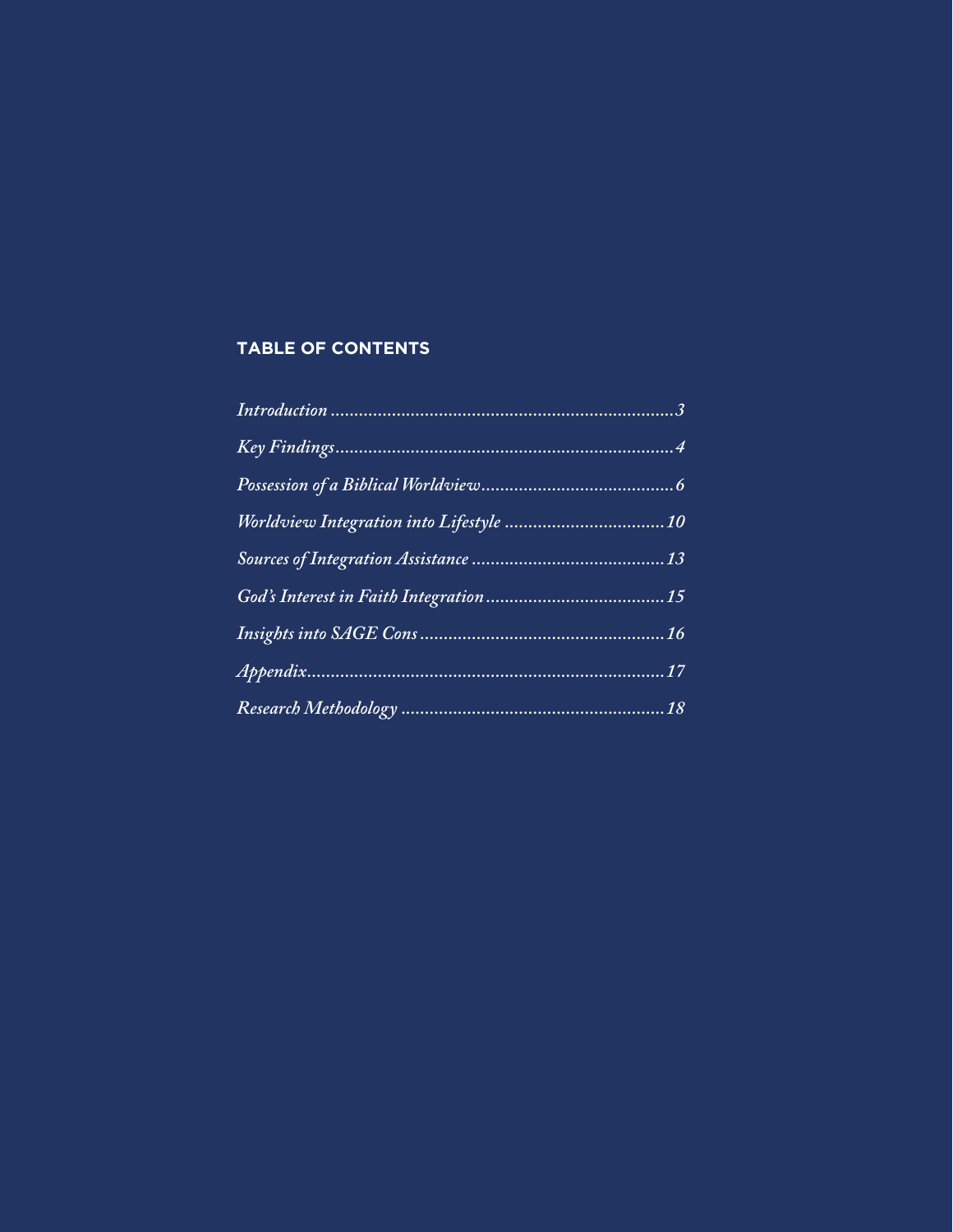

### **INTRODUCTION**

In May 2021 Family Research Council's Center for Biblical Worldview commissioned Metaformation Inc., under the direction of George Barna, to conduct a nationwide survey regarding aspects of biblical worldview. The objective was to provide original, news-worthy research-based insights about how many people believe they possess a biblical worldview; if and to what extent they seek to integrate that worldview into every dimension of life; what influences have helped them to do so; and whether they believe that such integration matters to God. The results of the survey were publicly announced and launched at an event in Washington, D.C., on May 27, 2021.

The survey itself was fielded in mid-May with a national sample of 1,000 adults randomly selected and interviewed by telephone from across the nation. The survey questionnaire contained 37 questions and took an average of 17 minutes for respondents to complete.

The research analysis provides a summary of key perspectives of several important subgroups of the public that represent target markets for FRC. Those included SAGE Cons; Integrated Disciples (i.e., people who have a biblical worldview); adults who attend evangelical Christian churches; and Born-Again Christians. (See the Appendix for the definitions and sample sizes of these groups.)

The summary is separated into an overview of the findings related to the topical question modules contained within the survey. The sections included in this document are:

- **Key Findings**
- Possession of a Biblical Worldview
- Worldview Integration into Lifestyle
- Sources of Integration Assistance
- God's Interest in Faith Integration
- Insights into SAGE Cons
- Appendix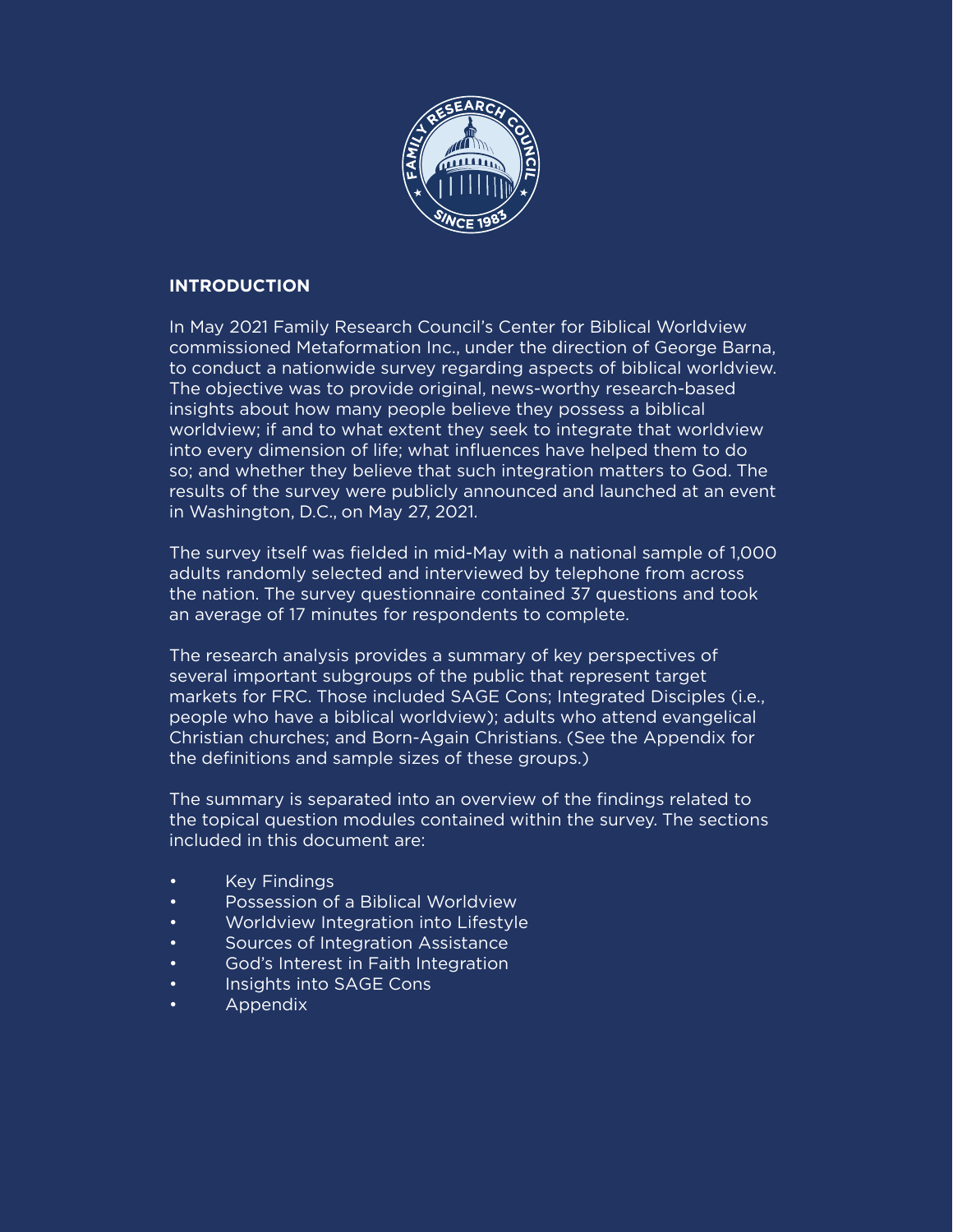*Key Findings*

- 51% of adults claim to have a biblical worldview. However, extensive testing through the American Worldview Inventory indicates that just 6% of the adult population actually has one. (Source: Cultural Research Center @ Arizona Christian University).
- Among the 51% of adults who claim to have a biblical worldview, there are massive inconsistencies between what they believe and what the Bible teaches. There were 6 of the 12 worldview questions for which a minority of those who claim to have a biblical worldview actually possess a biblical perspective, plus another indicator for which 49% held an unbiblical point of view.
- 31% of adults say it is very important for their religious faith to influence every dimension of their life.
- Overall, about half (46%) say it is important (either very, somewhat, or not too) for their religious faith to influence every dimension of their life.
- Among those who say it is important for their religious faith to influence every dimension of their life, a small majority claim that they are very effective at integrating their faith into the life dimensions of family life (56%), their personal religious life (56%), and personal relationships (55%).
- Among those who say it is important for their religious faith to influence every dimension of their life, a minority claim that they are very effective at integrating their faith into the life dimensions of educational experiences (35%), politics and government (31%), business and marketplace activities (29%), and entertainment and news choices (27%).
- Adults were most likely to say that they do not integrate their faith at all into the life dimensions of politics and government, business and marketplace activities, and entertainment and news choices – one-eighth of respondents (13%) listed each of those areas.
- Among those who believe integrating their faith into every dimension of life is either very or somewhat important, a slight majority identified their church (55%) and family (52%) as having been very helpful at facilitating the integration of their faith into every dimension of their life.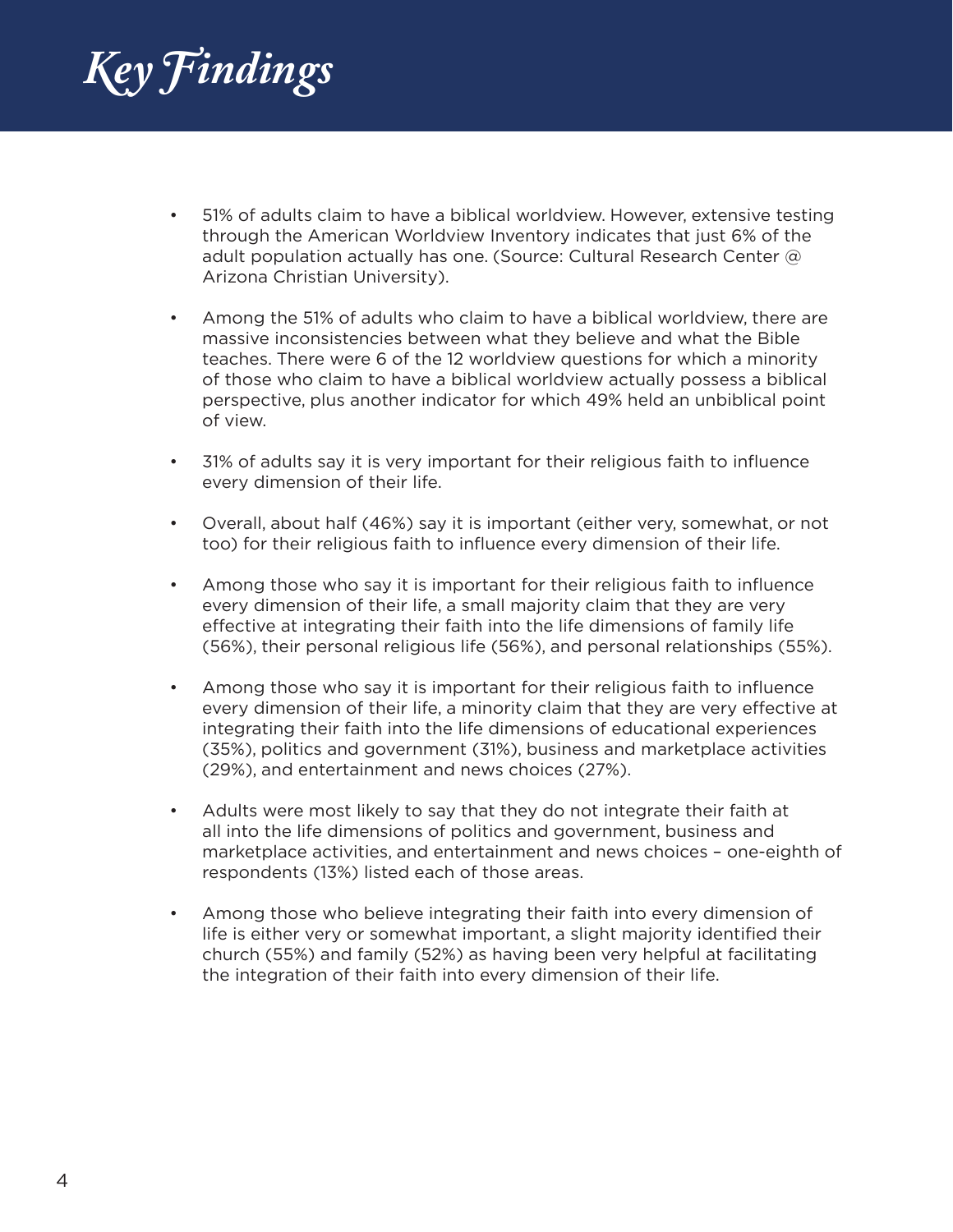*Key Findings*

- Among those who believe integrating their faith into every dimension of life is either very or somewhat important, less than one-third named their friends (31%), schools attended (22%), or the entertainment and news media as having been very helpful at facilitating the integration of their faith into every dimension of their life.
- Among the seven out of ten adults who believe that God does (or might) exist, three-quarters (78%) say that God cares "a lot" about what they believe and do in relation to every dimension of society.
- In general, SAGE Cons were far more likely than other adults to claim to have a biblical worldview; to believe it is very important for their faith to influence every dimension of life; and to believe that God cares a lot about what they do and believe in relation to what happens in every dimension of society. They were also more likely than any other segment besides those who actually possess a biblical worldview to have a biblical perspective on the worldview assessment questions included in the survey.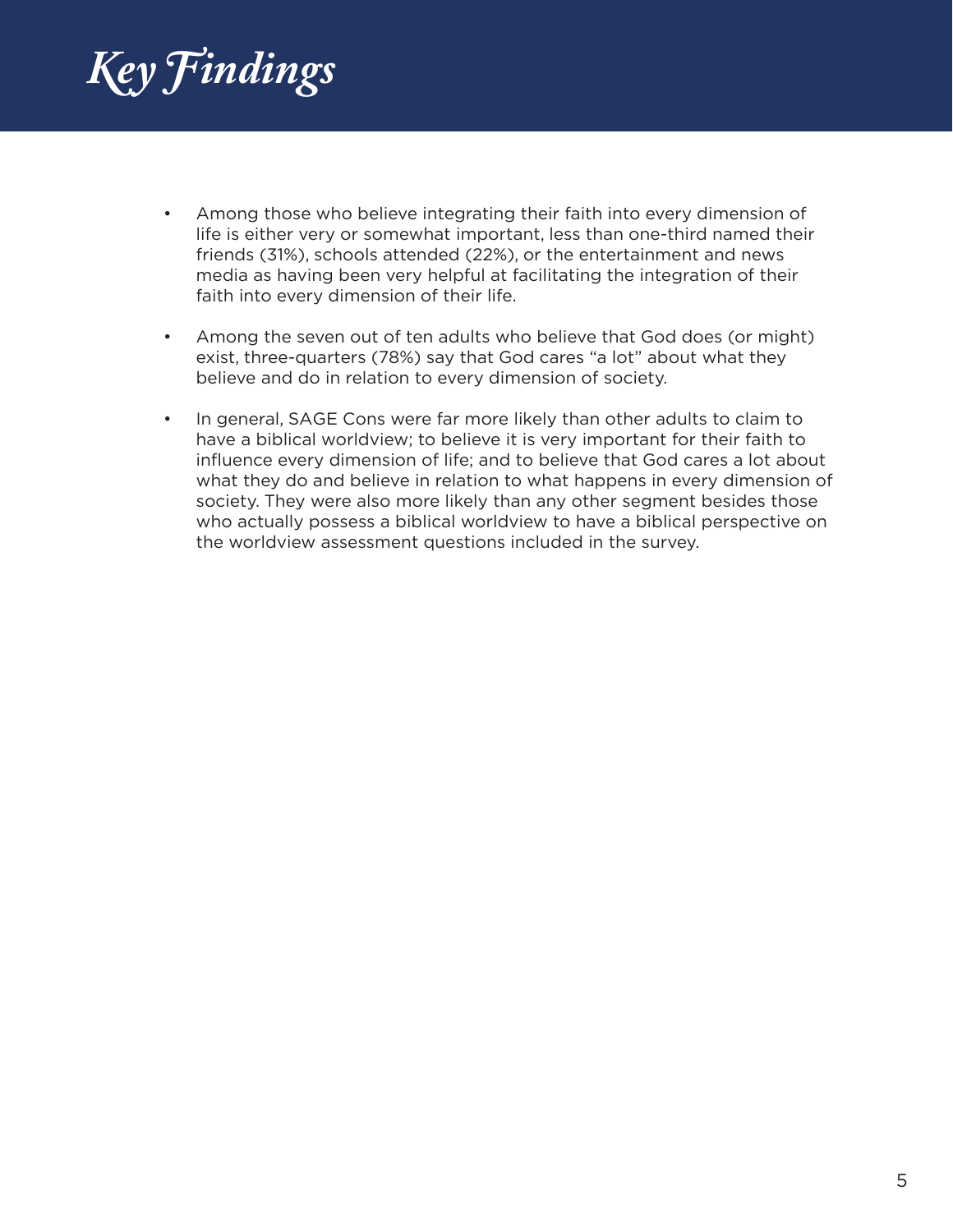# **POSSESSION OF A BIBLICAL WORLDVIEW**

Across America, approximately two out of every three adults describe themselves as Christian. However, based on the American Worldview Inventory conducted annually by the Cultural Research Center at Arizona Christian University, just 6% of adults – and just 9% of those who call themselves Christian – possess a biblical worldview. The FRC survey explored how many people think they have a biblical worldview. Roughly half of adults – 51% – made such a claim. Some populations were more likely than others to make that claim:

- 88% of SAGE Cons believe they have a biblical worldview
	- o 44% actually have one (source: Cultural Research Center @ Arizona Christian University)
- 80% of born-again Christian claim they have a biblical worldview
	- o 19% actually have one (source: Cultural Research Center @ Arizona Christian University)
- 81% who attend an evangelical church claim they have a biblical worldview o 21% actually have one (source: Cultural Research Center @ Arizona Christian University)
- 73% of adults who attend a Pentecostal or charismatic church claim they have a biblical worldview
	- o 16% actually have one (source: Cultural Research Center @ Arizona Christian University)
- 69% of adults who attend a mainline Protestant church claim they have a biblical worldview
	- o 8% actually have one (source: Cultural Research Center @ Arizona Christian University)
- 57% of adults who attend a Catholic church claim they have a biblical worldview
	- o 1% actually have one (source: Cultural Research Center @ Arizona Christian University)
- 90% of those who are likely to have a biblical worldview based on the abbreviated set of worldview questions included in the FRC survey claimed to have a biblical worldview. In contrast, just 39% of those who do not have a biblical worldview based on the shortened set of worldview questions claim they have a biblical worldview.
- Two-thirds of the people (68%) who consider themselves to be Christians claim to have a worldview, yet the American Worldview Inventory indicates that only 9% do.
- Oddly, more than one-third of people associated with faiths other than Christianity (36%) and even one out of seven people (15%) who fit the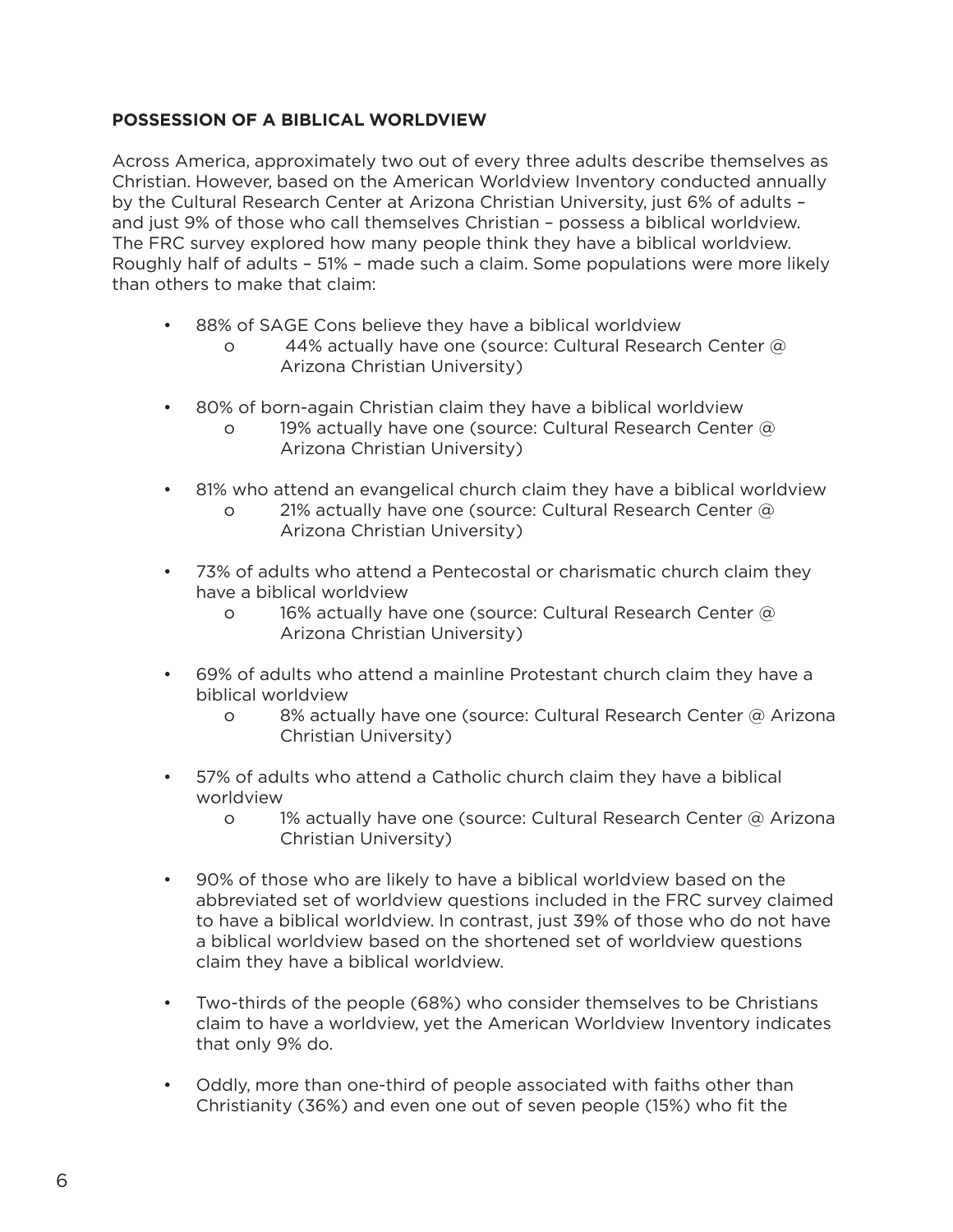Don't category (i.e., they don't know, don't care or don't believe that God exists) claimed to have a biblical worldview. However, American Worldview Inventory testing found that roughly 1% of each group are Biblical Theists (i.e., have a biblical worldview).

- Surprisingly large proportions of young adults claim a biblical worldview, though the American Worldview Inventory data show the contrast between self-perception and reality.
	- o Among Millennials 44% claim a biblical worldview; data from the American Worldview Inventory show that just 4% have one
	- o Among Gen Xers 53% claim a biblical worldview; just 6% have one
	- o Among Baby Boomers 54% claim a biblical worldview; just 8% have one
	- o Among Elders (i.e., the combined generations of people over 75 years of age) 62% claim a biblical worldview; just 9% have one
- Race and ethnicity provided some noteworthy perceptual differences.
	- o 48% of white adults said they have a biblical worldview but the American Worldview Inventory suggests that only 7% do
	- o 59% of Hispanics adults said they have a biblical worldview but only 3% do
	- o 63% of blacks said they have a biblical worldview but only 5% do
	- o 45% of Asians said they have a biblical worldview but only 4% do
- Considering people's self-identified political ideology, big differences were found.
	- o 74% of conservatives said they have a biblical worldview but according to the American Worldview Inventory only 16% do
	- o 49% of moderates said they have a biblical worldview but only 3% do
	- o 33% of liberals said they have a biblical worldview yet a mere 1% are right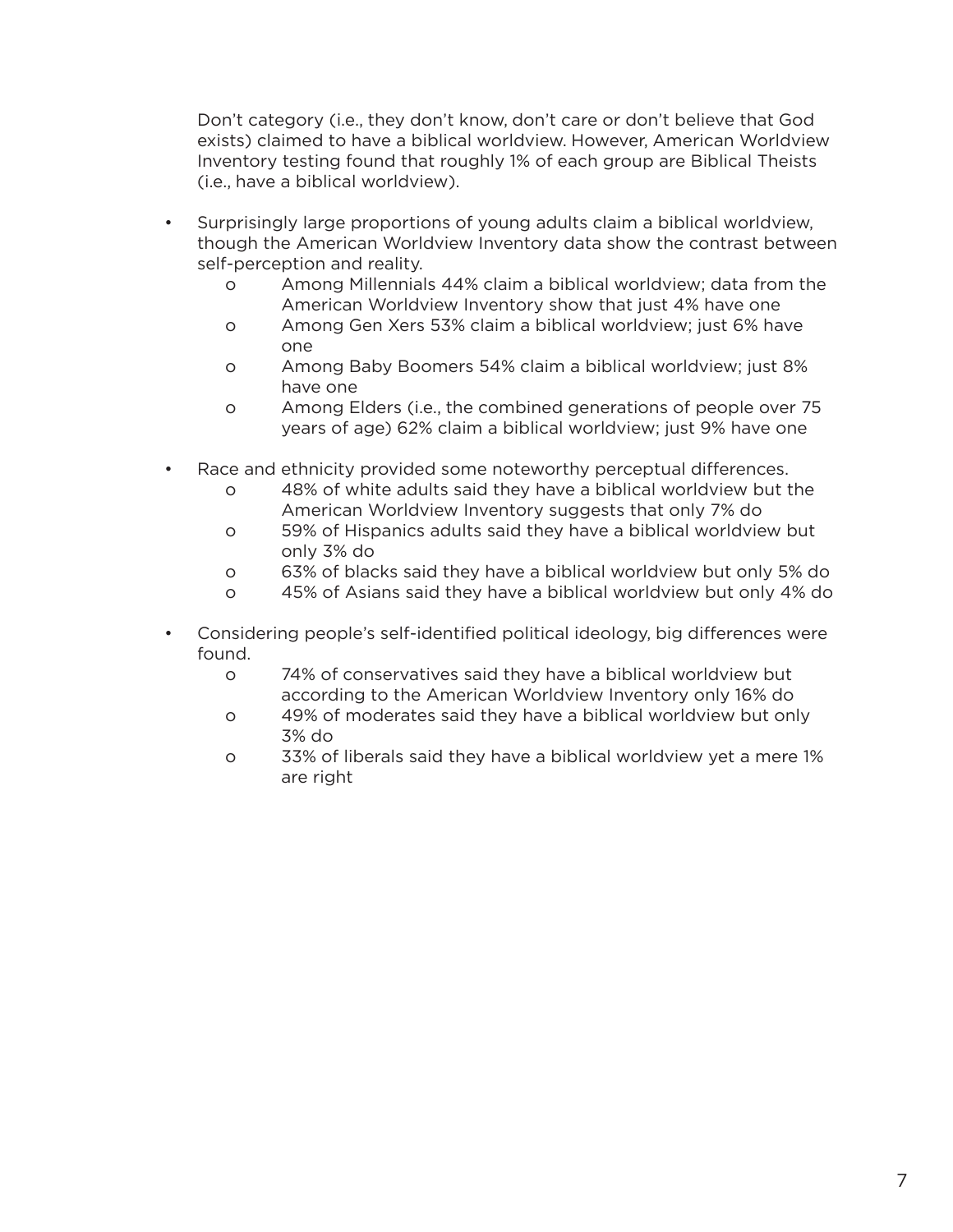# **CLAIMS VERSUS REALITY**

Among the 51% of adults who claim to have a biblical worldview, there are massive inconsistencies between what they believe and what the Bible teaches. There were 7 of the 12 worldview questions for which a minority of those who claim to have a biblical worldview actually possess a biblical perspective, plus another indicator for which 49% held an unbiblical point of view.

- 26% believe the personal accumulation of money and other forms of wealth have been entrusted to them by God to manage for His purposes
- 29% believe that the best indicator of success in life is consistent obedience to God
- 33% believe that human beings are born with a sinful nature and can only be saved from the consequences of sin by Jesus Christ
- 47% believe that when they die they will go to Heaven only because they have confessed their sins and have accepted Jesus Christ as their savior
- 48% believe that it is very important for their religious faith to influence every dimension of life
- 49% say that their most likely source of moral guidance in any given situation would be the Bible
- 49% accept reincarnation as a possibility after they die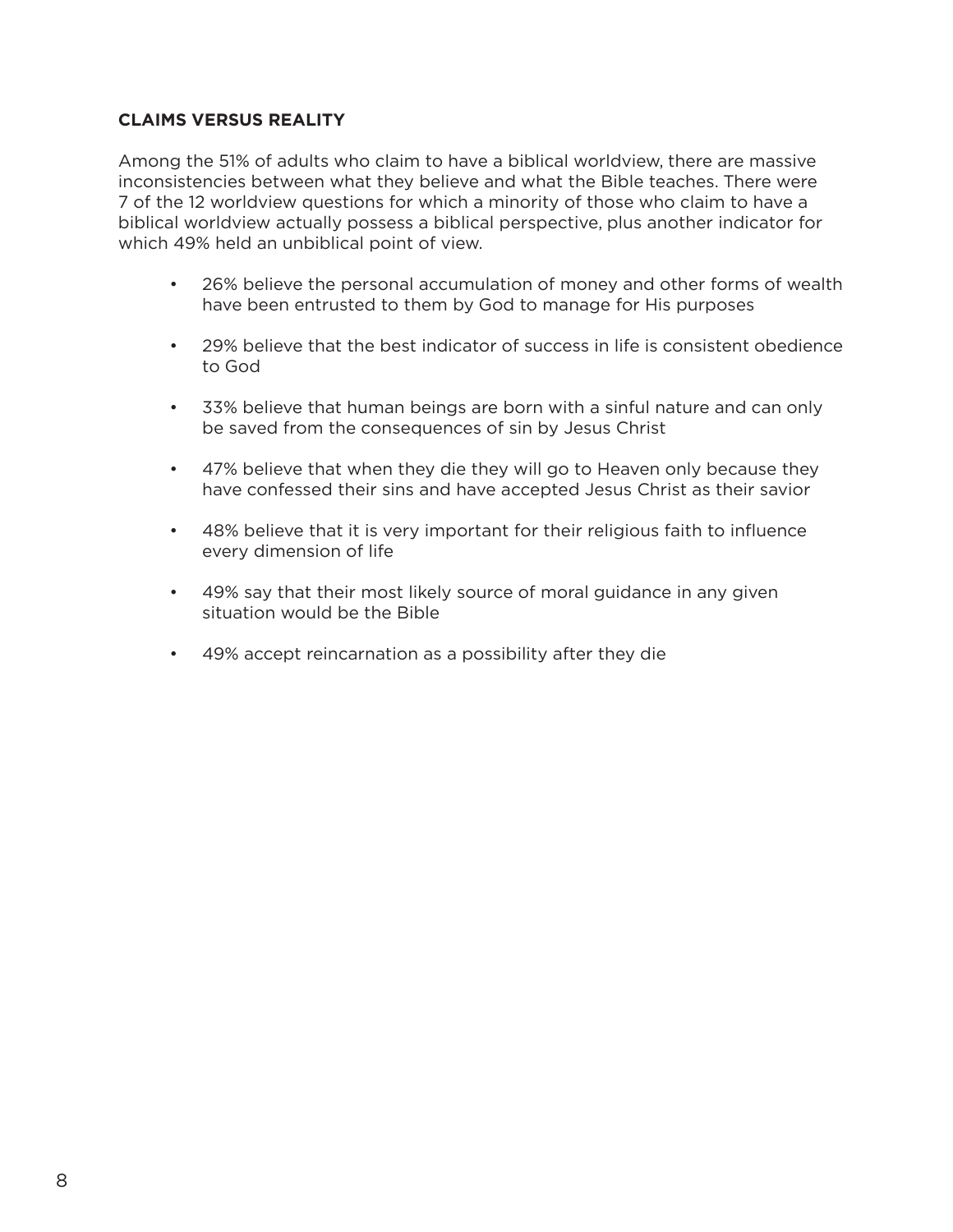#### **TABLE 1 PERCEPTION VS. REALITY REGARDING WORLDVIEW**

| <b>Population</b>           | <b>Believe they have a</b><br><b>Biblical Worldview</b> | <b>Assessment shows they</b><br>have Biblical Worldview |  |
|-----------------------------|---------------------------------------------------------|---------------------------------------------------------|--|
| <b>ALL ADULTS</b>           | 51%                                                     | 6%                                                      |  |
| <b>Integrated Disciples</b> | 90                                                      | 100                                                     |  |
| <b>SAGE Cons</b>            | 88                                                      | 44                                                      |  |
| Self-identified Christians  | 68                                                      | 9                                                       |  |
| Born-again Christians       | 80                                                      | 19                                                      |  |
| Attend evangelical church   | 81                                                      | 21                                                      |  |
| Attend Pentecostal church   | 73                                                      | 16                                                      |  |
| Attend mainline church      | 69                                                      | 8                                                       |  |
| Attend Catholic church      | 57                                                      | $\mathbf{1}$                                            |  |
| Millennials                 | 44                                                      | $\overline{4}$                                          |  |
| Gen. X                      | 53                                                      | 6                                                       |  |
| <b>Baby Boomers</b>         | 54                                                      | 8                                                       |  |
| Elders                      | 62                                                      | 9                                                       |  |
| Men                         | 52                                                      | 6                                                       |  |
| Women                       | 51                                                      | $\overline{7}$                                          |  |
| Whites                      | 48                                                      | $\overline{7}$                                          |  |
| Hispanics                   | 59                                                      | 3                                                       |  |
| <b>Blacks</b>               | 63                                                      | 5                                                       |  |
| Asians                      | 45                                                      | $\overline{4}$                                          |  |
| Political conservatives     | 74                                                      | 16                                                      |  |
| Political moderates         | 49                                                      | 3                                                       |  |
| <b>Political liberals</b>   | 33                                                      | $\mathbf{1}$                                            |  |

N=1,000, adults 18+, nationwide survey in the U.S.; conducted by Metaformation in May 2021, for Center for Biblical Worldview, Family Research Council.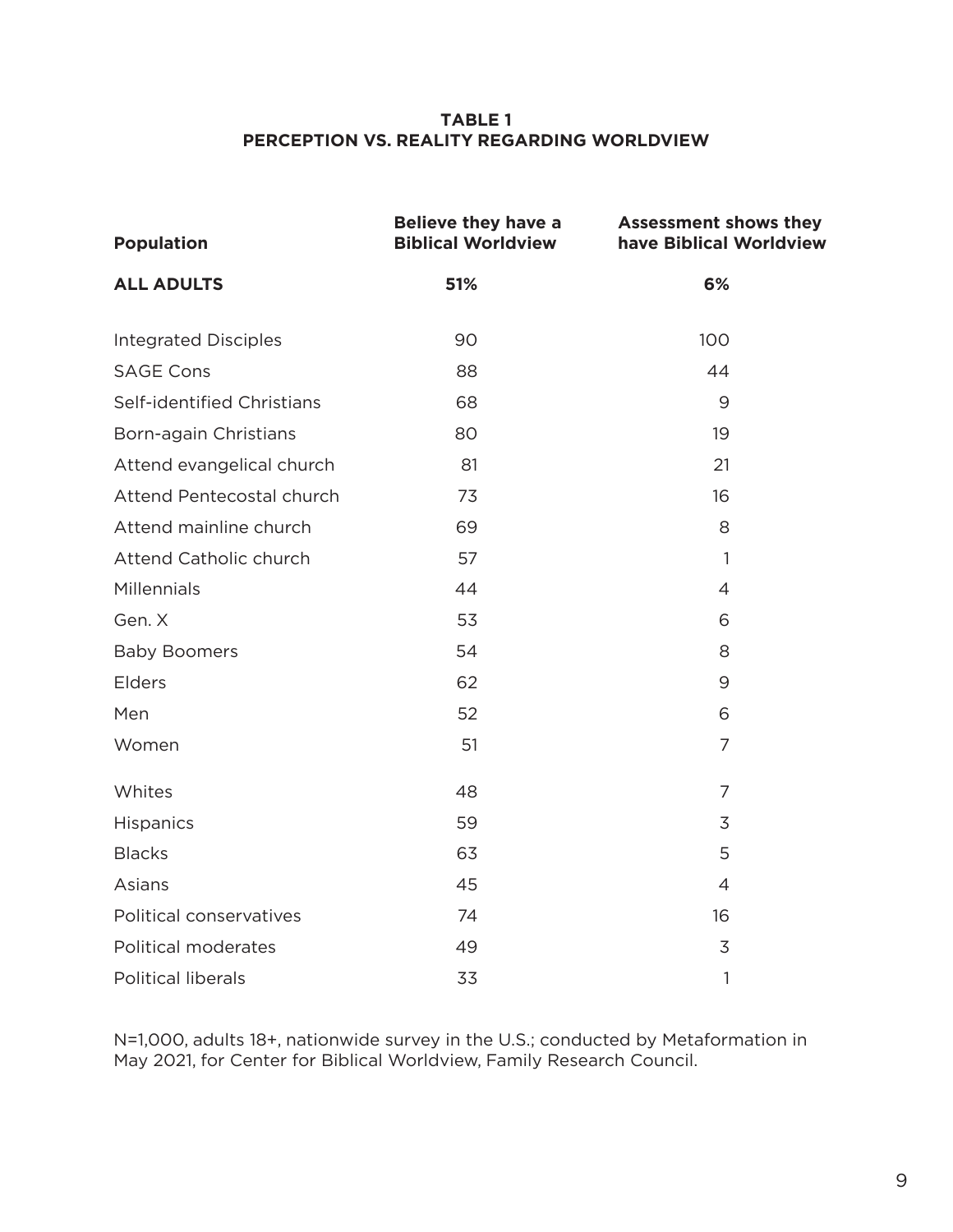# **WORLDVIEW INTEGRATION INTO LIFESTYLE**

- 31% of adults say it is very important for their religious faith to influence every dimension of their life. That view is held by a majority of several key segments:
	- o 91% of Integrated Disciples (i.e., people with a biblical worldview)
	- o 78% of SAGE Cons
	- o 56% of born-again Christians
	- o 52% of adults with a conservative political ideology
	- o 52% of adults who attend an evangelical church
- Segments with one out of five or fewer people who believe it is very important for their religious faith to influence every dimension of their life included:
	- o 18% among Millennials
	- o 13% of those who have a liberal political ideology
	- o 8% among the Don'ts (don't know, believe, or care if God exists)
- Blacks (38%) were the racial group most likely to say it is very important for their religious faith to influence every dimension of their life. (For context, 31% of whites, 27% of Hispanics, and 21% of Asians said it is very important for their religious faith to influence every dimension of their life.)
- Overall, about half (46%) say it is important (either very, somewhat, or not too) for their religious faith to influence every dimension of their life.
	- o 81% of SAGE Cons believe it is important for their religious faith to influence every dimension of their life
	- o 95% of Integrated Disciples say it is important for their religious faith to influence every dimension of their life
	- o Other people groups for which a majority said it is important for their religious faith to influence every dimension of their life included people over 75 years of age (73%), born-again Christians (70%), conservatives (65%), mainline church attenders (65%), evangelical church attenders (63%), Baby Boomers (57%), self-identified Christians (58%), blacks (53%), Pentecostal church attenders (51%), and Catholics (51%).
- Among those who say it is important for their religious faith to influence every dimension of their life, a small majority claim that they are very effective at integrating their faith into the life dimensions of family life (56%), their personal religious life (56%), and personal relationships (55%).
- Among those who say it is important for their religious faith to influence every dimension of their life, a minority claim that they are very effective at integrating their faith into the life dimensions of educational experiences (35%), politics and government (31%), business and marketplace activities (29%), and entertainment and news choices (27%).
- Adults were most likely to say that they do not integrate their faith at all into the life dimensions of politics and government, business and marketplace activities, and entertainment and news choices – one-eighth of respondents (13%) listed each of those areas.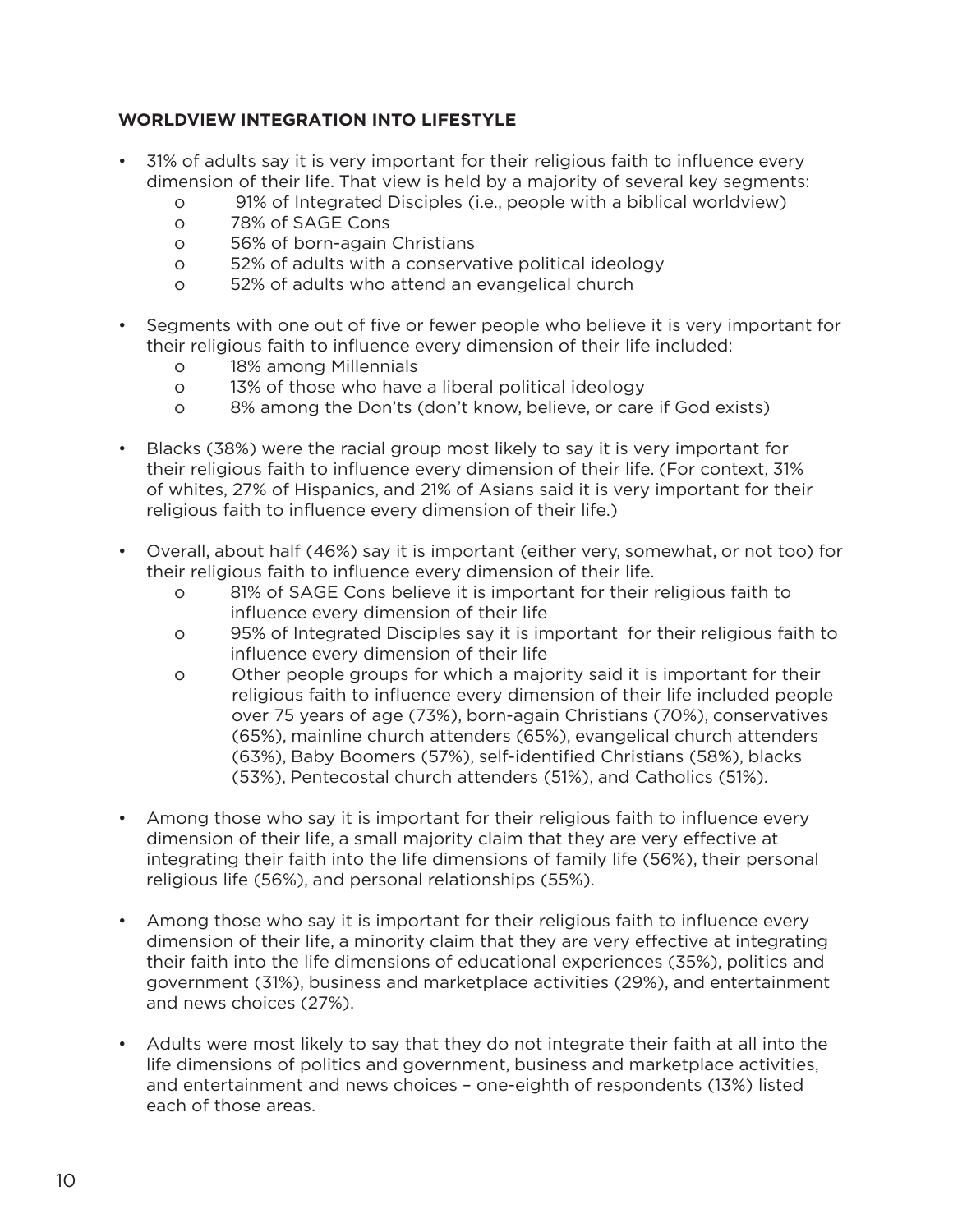- Nationally, a majority of adults said they are very effective at integrating their faith into three life dimensions: family, religious, and personal relationships. Some segments had a majority of their people who said they also were very effective at integrating their faith into one or more additional life dimensions. Those additional reputed success stories included:
	- o SAGE Cons, a majority of whom said they were very effective at integrating their faith into each of the seven dimensions evaluated
	- o Integrated Disciples, blacks, and people 75 or older each of whom displayed a majority who added educational experiences to their list of dimensions
	- o Pentecostals, who identified the political/governmental dimension
- There were a handful of segments for which there was not a majority who claimed to have been very effective at integrating their faith into any of the seven life dimensions. Those included liberals, the Don'ts, Gen Xers. Among Millennials, the highest self-rating was in the religious life dimension (50%) said they were very effective in integrating their faith into their religious life. Similarly, barely more than half of Catholics (51%) contended that they were very effective in integrating their faith into their religious life.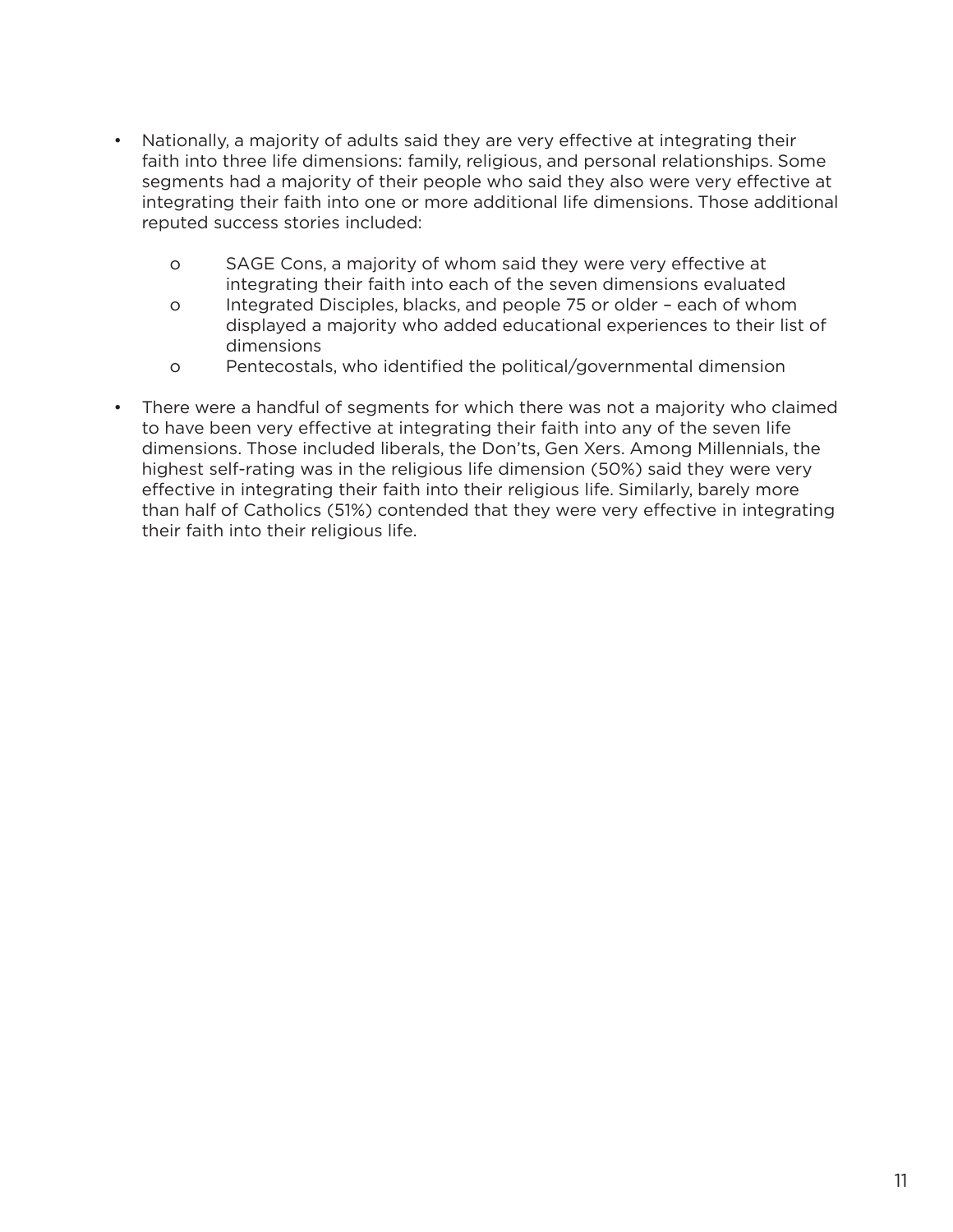#### **TABLE 2 "VERY IMPORTANT" FOR THEIR RELIGIOUS FAITH TO INFLUENCE EVERY DIMENSION OF THEIR LIFE**

|                             | Very Impt. | <b>Should Influence</b><br><b>Every Life Dimension</b><br>Less Impt. | <b>Some</b><br>Dimens. | <b>Should Influence</b><br><b>Only Spir'l</b><br>Dimens. | <b>Should</b><br><b>Have No</b><br><b>Influence</b> |
|-----------------------------|------------|----------------------------------------------------------------------|------------------------|----------------------------------------------------------|-----------------------------------------------------|
| All adults                  | 31%        | 15%                                                                  | 11%                    | 31%                                                      | 8%                                                  |
| <b>Integrated Disciples</b> | 91         | $\overline{4}$                                                       | $\overline{2}$         | 3                                                        | $\circ$                                             |
| <b>SAGE Cons</b>            | 78         | 3                                                                    | $\overline{2}$         | 15                                                       | $\overline{O}$                                      |
| Self-identified Christians  | 41         | 17                                                                   | 10 <sup>°</sup>        | 27                                                       | $\overline{4}$                                      |
| Born-again Christians       | 56         | 14                                                                   | 6                      | 19                                                       | $\overline{4}$                                      |
| Attend evangelical church   | 52         | 11                                                                   | 3                      | 29                                                       | 3                                                   |
| Attend Pentecostal church   | 37         | 14                                                                   | 7                      | 37                                                       | 3                                                   |
| Attend mainline church      | 44         | 21                                                                   | $\overline{2}$         | 19                                                       | $\ast$                                              |
| Attend Catholic church      | 30         | 21                                                                   | 14                     | 27                                                       | 6                                                   |
| Millennials                 | 18         | 14                                                                   | 15                     | 39                                                       | 12 <sup>2</sup>                                     |
| Gen. X                      | 29         | 14                                                                   | 12                     | 34                                                       | 8                                                   |
| <b>Baby Boomers</b>         | 40         | 17                                                                   | 9                      | 26                                                       | 6                                                   |
| Elders                      | 57         | 16                                                                   | 3                      | 12                                                       | 3                                                   |
| Men                         | 30         | 15                                                                   | 9                      | 36                                                       | 9                                                   |
| Women                       | 32         | 13                                                                   | 14                     | 27                                                       | $\overline{7}$                                      |
| Whites                      | 31         | 15                                                                   | 12                     | 31                                                       | 8                                                   |
| <b>Hispanics</b>            | 27         | 14                                                                   | 12                     | 40                                                       | 5                                                   |
| <b>Blacks</b>               | 38         | 15                                                                   | 8                      | 23                                                       | 12                                                  |
| Asians                      | 21         | 17                                                                   | 11                     | 34                                                       | 17                                                  |
| Political conservatives     | 52         | 13                                                                   | 8                      | 20                                                       | 5                                                   |
| Political moderates         | 24         | 21                                                                   | 12                     | 29                                                       | 11                                                  |
| <b>Political liberals</b>   | 13         | 14                                                                   | 15                     | 45                                                       | 10 <sup>°</sup>                                     |

N=1,000, adults 18+, nationwide survey in the U.S.; conducted by Metaformation in May 2021, for Center for Biblical Worldview, Family Research Council.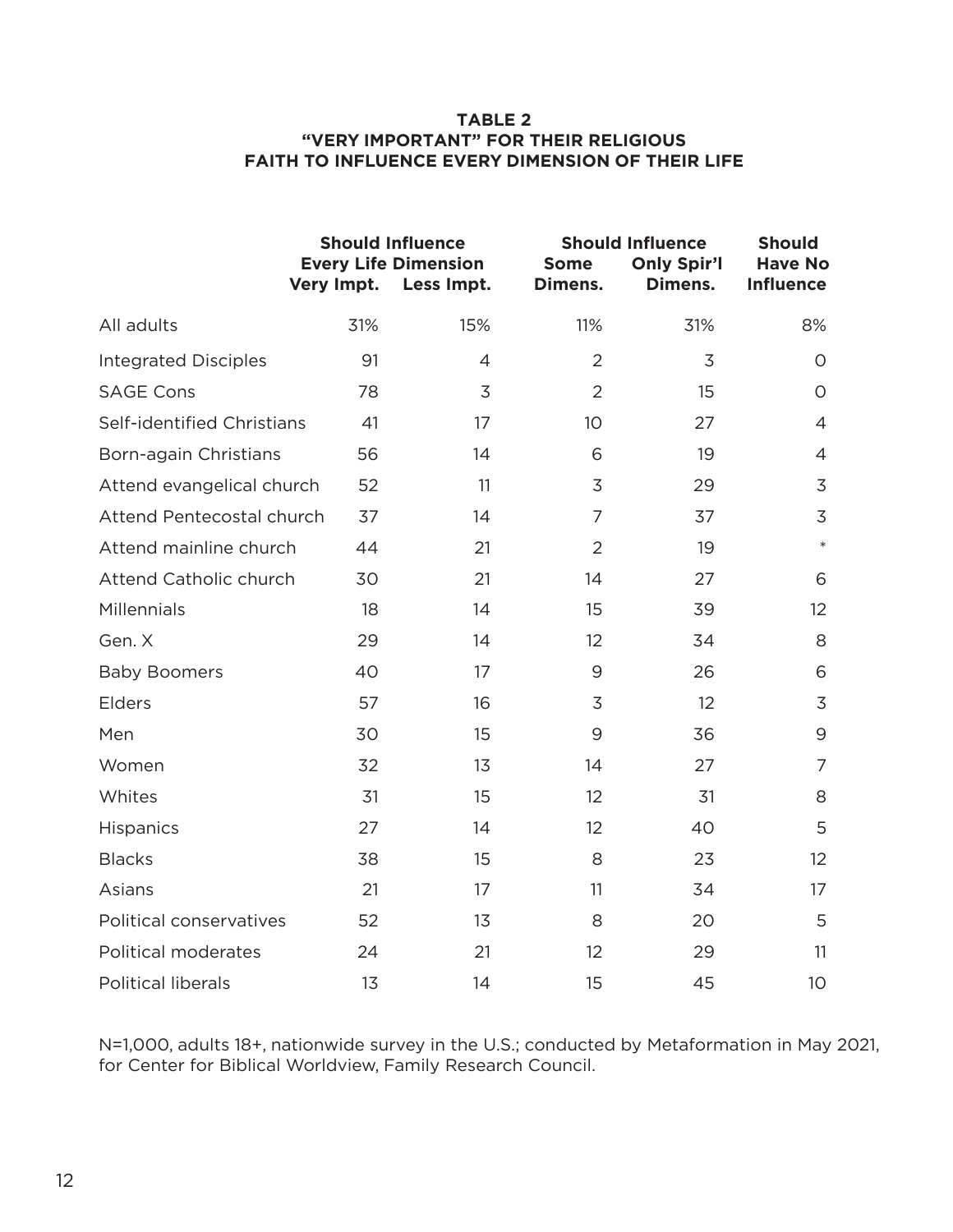## **SOURCES OF INTEGRATION ASSISTANCE**

- Among those who believe integrating their faith into every dimension of life is either very or somewhat important, a slight majority identified their church (55%) and family (52%) as having been very helpful at facilitating the integration of their faith into every dimension of their life.
	- o The church was most commonly cited as having helped with such integration "a lot" by Integrated Disciples (81%), SAGE Cons (80%), born-again Christians (68%), and conservatives (67%). Segments with between half and less than two-thirds making that claim were blacks, people in their late thirties or older, those who attend a Christian church of some type.
	- o Their family was most listed as having helped with such integration "a lot" by at least two-thirds of SAGE Cons (78%), Integrated Disciples (69%), conservatives (67%), evangelicalchurch attenders (63%), and born-again Christians (60%). Other segments with smaller proportions but at least between half making that claim were self-identified Christians, women, both whites and blacks (but not Hispanics), people in their late thirties or older, and those who attend a Christian church of some type.
	- o The only segment featuring a majority who said their friends had helped "a lot" with such integration was SAGE Cons (51%).
	- o There was no segment for which a majority claimed that the media or the schools they had attended had given "a lot" of help toward them integrating their faith into every dimension of life.
- Among those who believe integrating their faith into every dimension of life is either very or somewhat important, less than one-third named their friends (31%), schools attended (22%), or the entertainment and news media as having been very helpful at facilitating the integration of their faith into every dimension of their life.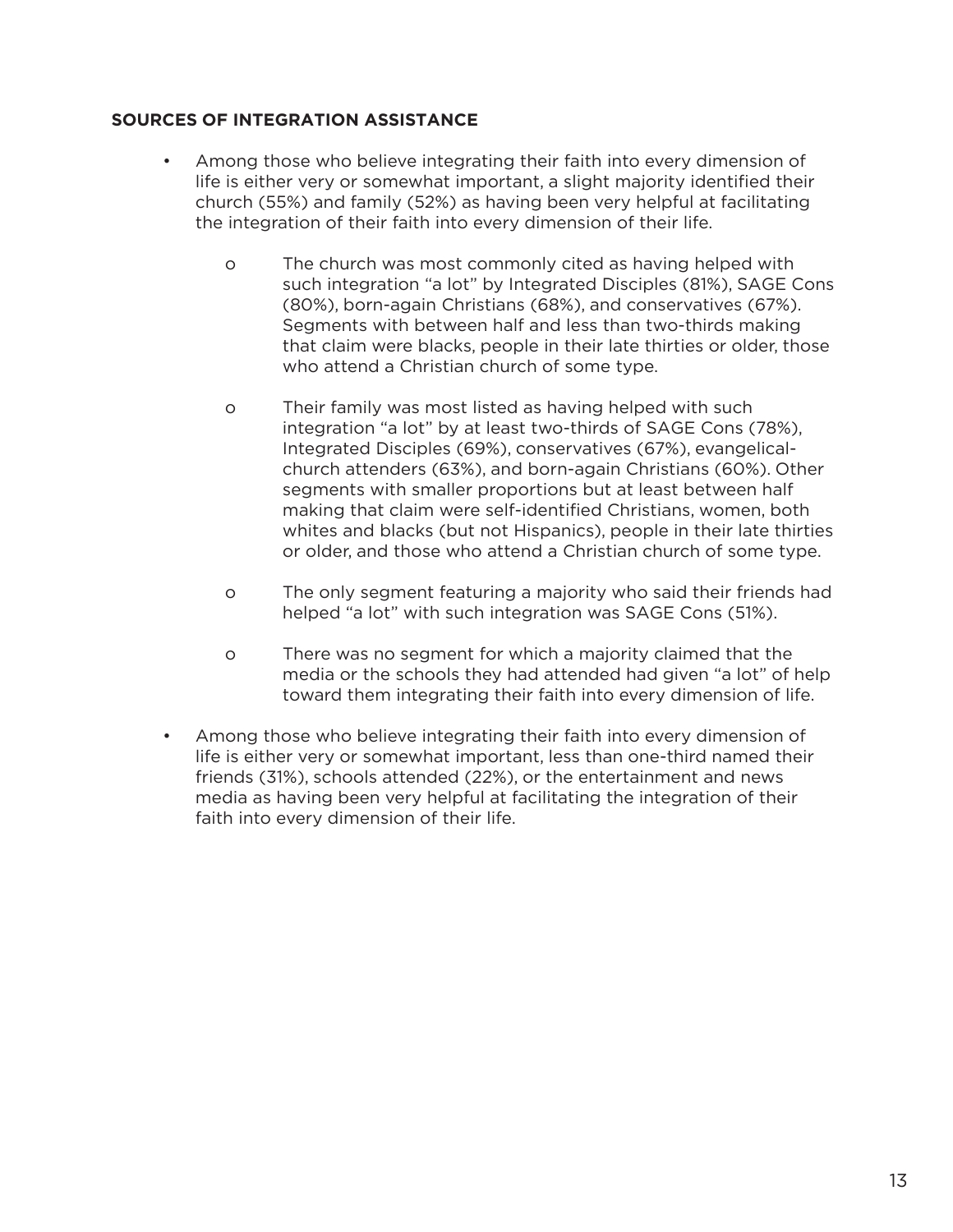### **TABLE 3 SELF-PERCEPTION OF HOW EFFECTIVE ADULTS ARE AT INTEGRATING THEIR FAITH INTO EACH OF 7 LIFE DIMENSIONS**

| <b>Life Dimension</b>           | <b>Very</b> | <b>Somewhat</b> | <b>Not Too</b> | <b>Not At All</b> |
|---------------------------------|-------------|-----------------|----------------|-------------------|
| Politics/government             | 30%         | 40%             | 4%             | 13%               |
| Entertainment/news choices      | 27          | 43              | 15             | 13                |
| Family life                     | 56          | 37              | 4              | 4                 |
| Business/marketplace activities | 29          | 42              | 14             | 13                |
| Personal religious life         | 56          | 33              | 7              | 5                 |
| Educational experiences         | 35          | 39              | 14             | 9                 |
| Personal relationships          | 55          | 33              | 6              | 5                 |

Base: respondents who say their faith should influence every dimension of life (n=456)

N=1,000, adults 18+, nationwide survey in the U.S.; conducted by Metaformation in May 2021, for Center for Biblical Worldview, Family Research Council.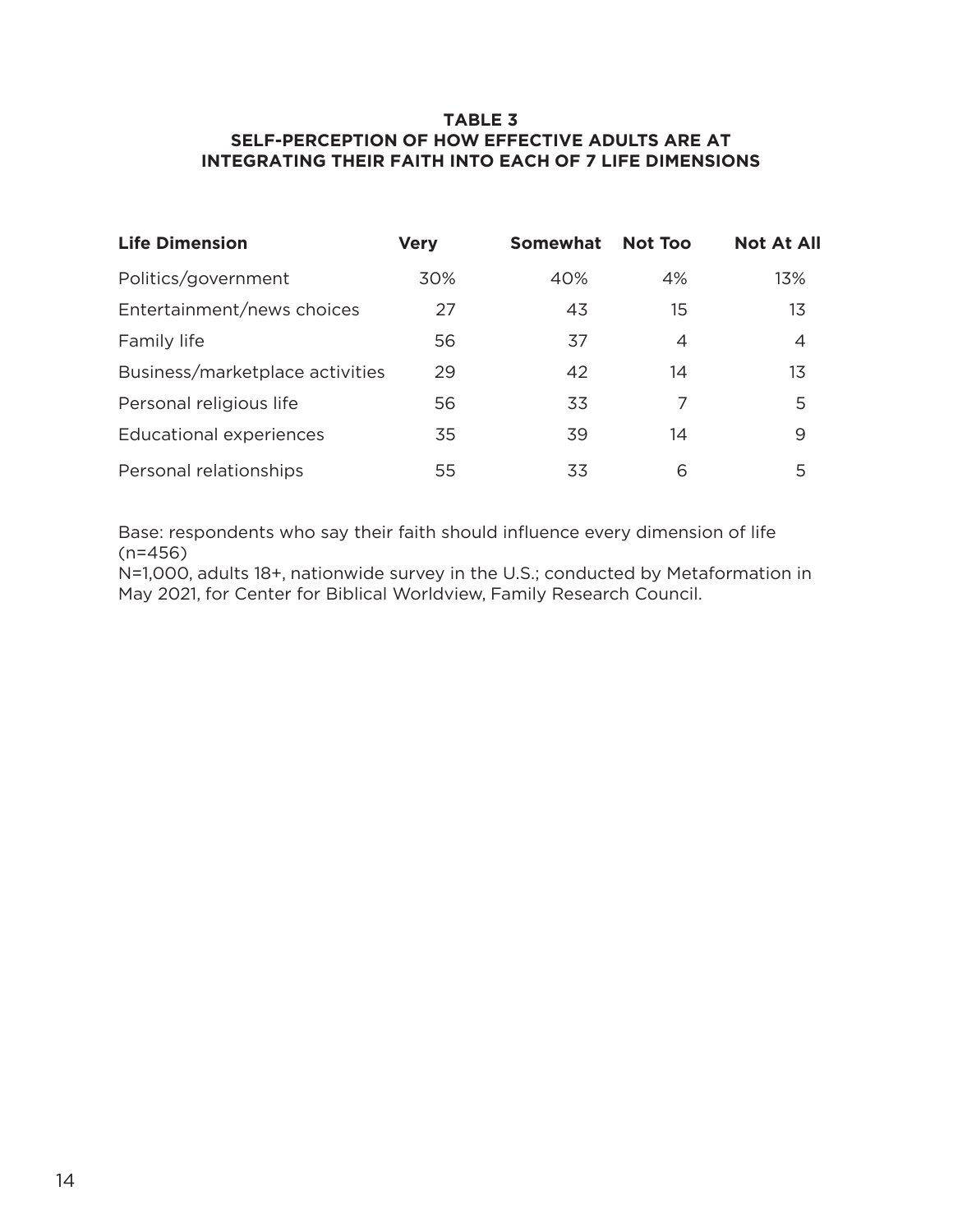## **GOD'S INTEREST IN FAITH INTEGRATION**

Among the seven out of ten adults who believe that God does (or might) exist, threequarters (78%) say that God cares "a lot" about what they believe and do in relation to every dimension of society.

- There were two segments from which at least nine out of ten believed that God cares a lot about what we believe and do concerning every life dimension: Integrated Disciples (98%) and SAGE Cons (95%).
- The only significant segments for which less than six out of ten held such a view were agnostics (27%).

#### **TABLE 4 PERCEPTION OF WHETHER GOD CARES WHAT THEY BELIEVE AND DO IN RELATION TO EVERY LIFE DIMENSION**

| Does God Care?     | <b>All Adults</b> |
|--------------------|-------------------|
| God cares a lot    | 78%               |
| God cares a little | 11                |
| God does not care  | h                 |

Base: respondents who believe God does or might exist (n=719) N=1,000, adults 18+, nationwide survey in the U.S.; conducted by Metaformation in May 2021, for Center for Biblical Worldview, Family Research Council.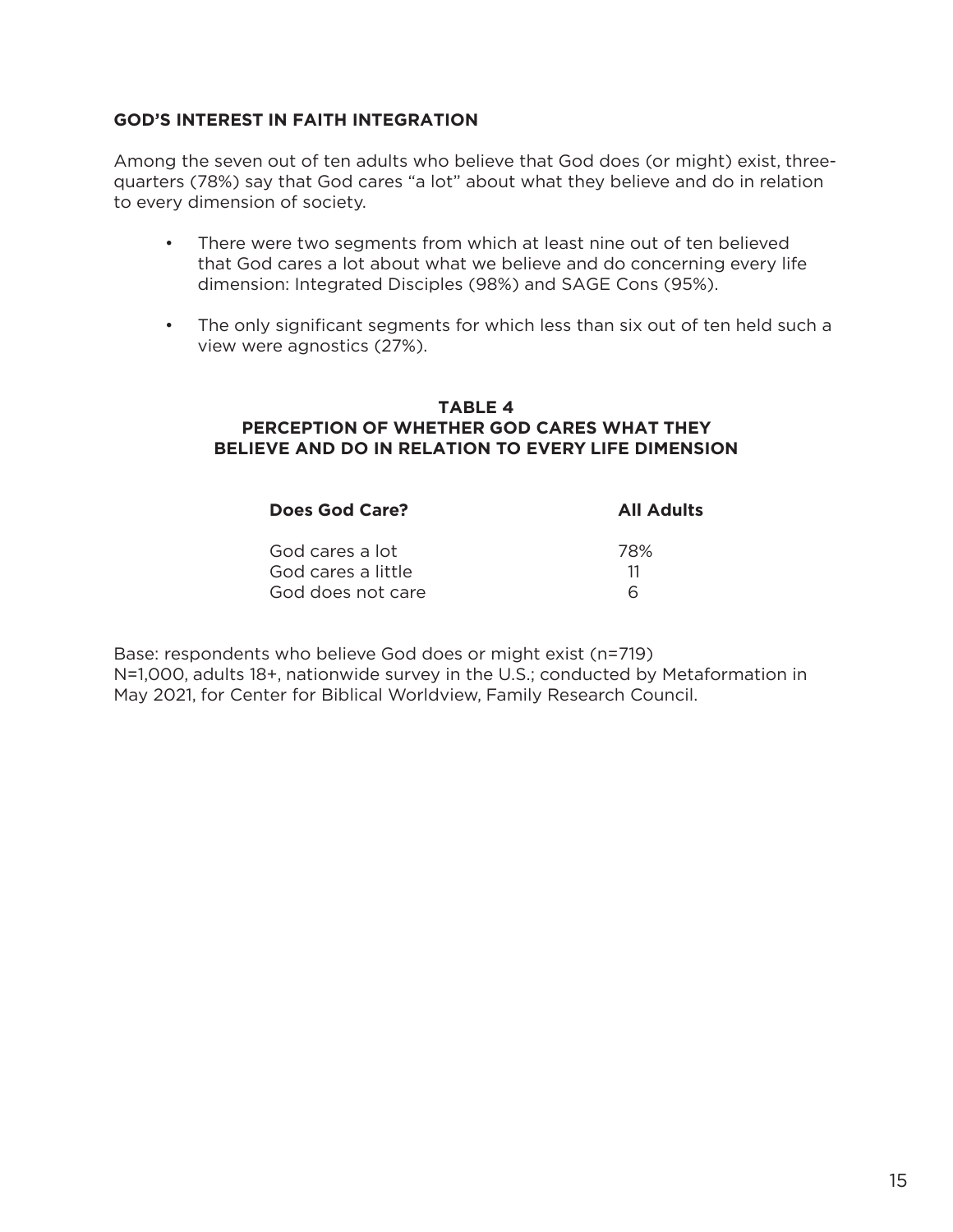## **INSIGHTS INTO SAGE CONS**

With the exception of people who have a biblical worldview (i.e., Integrated Disciples), SAGE Cons were far more likely than other adults to claim to have a biblical worldview; to believe it is very important for their faith to influence every dimension of life; and to believe that God cares a lot about what they do and believe in relation to what happens in every dimension of society. They were also more likely than any other segment besides those who actually possess a biblical worldview to have a biblical perspective on the worldview assessment questions included in the survey.

There is a clear distinction between SAGEs and those who attend evangelical churches – they are not generally the same people with the same views and behaviors. (Across three recent national surveys we have conducted – totaling 5,000 interviews between them – we consistently found that 45% of SAGE Cons attend an evangelical church.) How do the two segments differ?

SAGE Cons are more likely than adults who attend an evangelical church to:

- Pay "a lot" of attention to news about government and politics
- Claim to be deeply committed to practicing their faith
- Define life success as "consistent obedience to God" (twice as likely)
- Say it is "very important" that their faith influence every dimension of life n(about 50% more likely)
- Believe that people are born into sin and need to be saved by Jesus from the consequences (about 50% more likely)
- Believe that the accumulation of money and wealth is entrusted to them by God to be managed for His purposes (nearly twice as likely)
- Embrace the Bible as their primary source of moral guidance (about 50% more likely)
- Be born-again, based on theological views (nearly twice as likely)
- Have a biblical worldview (twice as likely, according to the American Worldview Inventory)
- On the other hand, SAGE Cons are less likely than adults who attend an evangelical church to accept reincarnation as a possibility (only half as likely).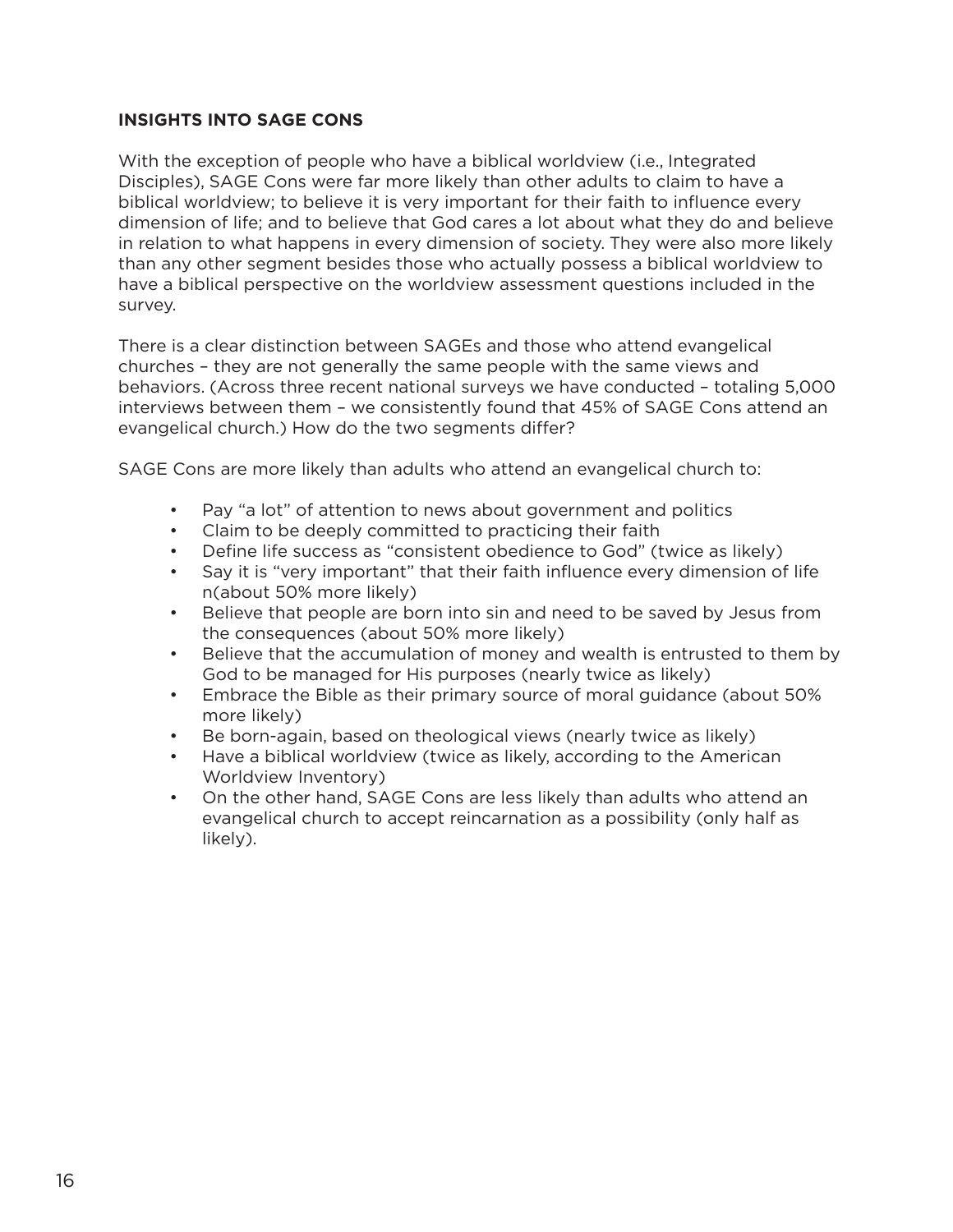# **APPENDIX**

#### **Definitions of Subgroups in the Survey:**

**SAGE Cons**: An acronym that stands for Spiritually Active Governance Engaged Conservative Christians, who represent approximately 8% to 9% of the general public. In this survey, 6% of the respondents qualified as SAGE Cons. The criteria used to qualify individuals as SAGE Cons included whether they were registered to vote; paid above-average levels of attention to news about government and politics; were conservative regarding fiscal and social issues; self-identified as Christian; were bornagain; and were deeply committed to practicing their faith.

**Semi-SAGE Cons (previously known as Almost SAGE Cons)**: Adults who meet threequarters of the qualifications to be SAGE Con but fall short in regard to either the spiritually-active criteria or the governance-engaged portion. All of them are born again Christians. Typically, Semi-SAGE Cons represent 8% to 10% of the general public. In this survey they emerged as 3%.

**Integrated Disciples**: This is the term adopted to describe people who have a biblical worldview, based upon the American Worldview Inventory (conducted annually by the Cultural Research Center at Arizona Christian University). Based on answers to more than four-dozen worldview questions, covering both beliefs and behaviors, the current assessment suggests that just 6% of adults are Integrated Disciples – that is, they are disciples of Jesus as shown by their integration of their faith into their decision-making (i.e., beliefs and behaviors).

**Don'ts**: These adults either do not believe that God exists; do not know that He exists; or do not care whether or not He exists. As of 2021, they represent 34% of the adult population.

**Generational cohorts**: The survey addressed four generational segments. They are described as Millennials (born 1984-2002); Gen X (1965-1983); Baby Boomers (1946- 1964); and Elders, which is a combination of the Builders and prior generations. Builders were born from 1927-1945.

**Born-again Christians**: The survey data refer to these people based on their belief that they will go to Heaven when they die only because they have confessed their sins to God and have accepted Jesus Christ as their savior. People who express that belief are classified in the survey data as born again whether or not they embrace that label for themselves.